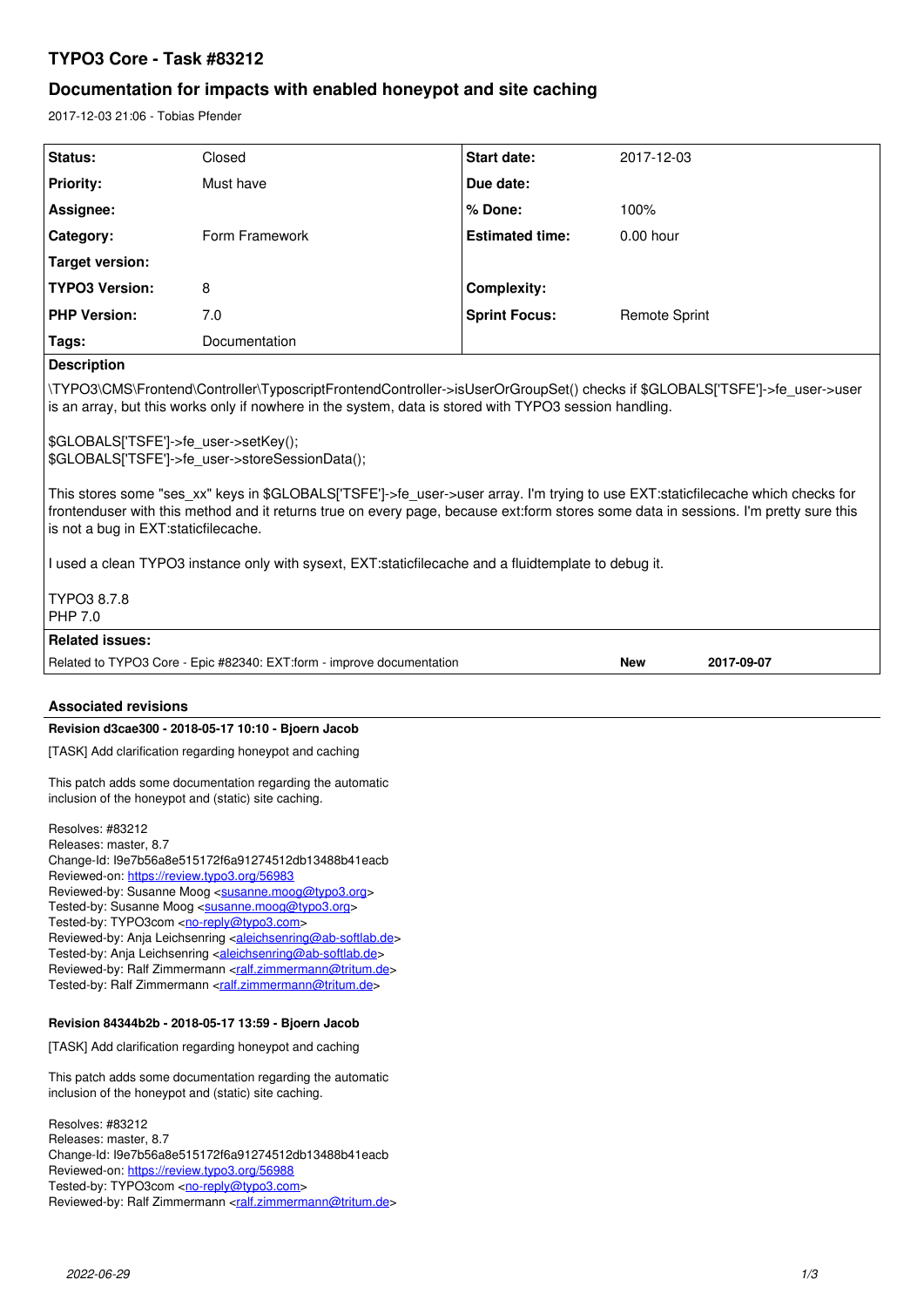#### **History**

#### **#1 - 2017-12-08 12:52 - Tobias Pfender**

This also affects \TYPO3\CMS\Frontend\Controller\TyposcriptFrontendController->isStaticCacheble() and This also affects \TYPO3\CMS\Frontend\Controller\TyposcriptFrontendController->sendCacheHeaders()

#### **#2 - 2017-12-08 14:20 - Benni Mack**

*- Category changed from Frontend to Form Framework*

Tobias Pfender wrote:

This also affects \TYPO3\CMS\Frontend\Controller\TyposcriptFrontendController->isStaticCacheble() and This also affects \TYPO3\CMS\Frontend\Controller\TyposcriptFrontendController->sendCacheHeaders()

The behaviour is correct, however EXT:form is adding session data on a page with a form plugin, so this is a killer "out-of-the-core". The rest of the behaviour is correct - e.g. an extension adding shopping cart functionality creates an (anonymous) session should never do static caching.

### **#3 - 2018-02-09 15:16 - Bjoern Jacob**

*- Sprint Focus set to Remote Sprint*

#### **#4 - 2018-02-20 07:39 - Ralf Zimmermann**

If you use the honeypot feature (enabled by default), some data will be stored within the session (only here uses ext: form session data). One solution could be to disable it.

Within your form definition:

```
type: Form
identifier: fooForm
label: 'foo'
renderingOptions:
    honeypot:
        enable: false
renderables:
   ...
```
#### or within your form setup

```
TYPO3:
     CMS:
           Form:
                 prototypes:
                       standard:
                            formElementsDefinition:
                                  Form:
                                        renderingOptions:
                                              honeypot:
                                                  enable: false
```
[Bjoern Jacob](https://forge.typo3.org/users/1909) We should add a note into the docs.

### **#5 - 2018-03-16 00:57 - Ralf Zimmermann**

*- Tags set to Documentation*

### **#6 - 2018-03-16 01:01 - Ralf Zimmermann**

*- Related to Epic #82340: EXT:form - improve documentation added*

#### **#7 - 2018-03-18 01:12 - Ralf Zimmermann**

*- Tracker changed from Bug to Task*

*- Subject changed from TyposcriptFrontendController->isUserOrGroupSet() is using wrong condition to check if fe\_user is logged in to Documentation for impacts with enabled honeypot and site caching*

### **#8 - 2018-05-15 17:48 - Bjoern Jacob**

*- Sprint Focus changed from Remote Sprint to On Location Sprint*